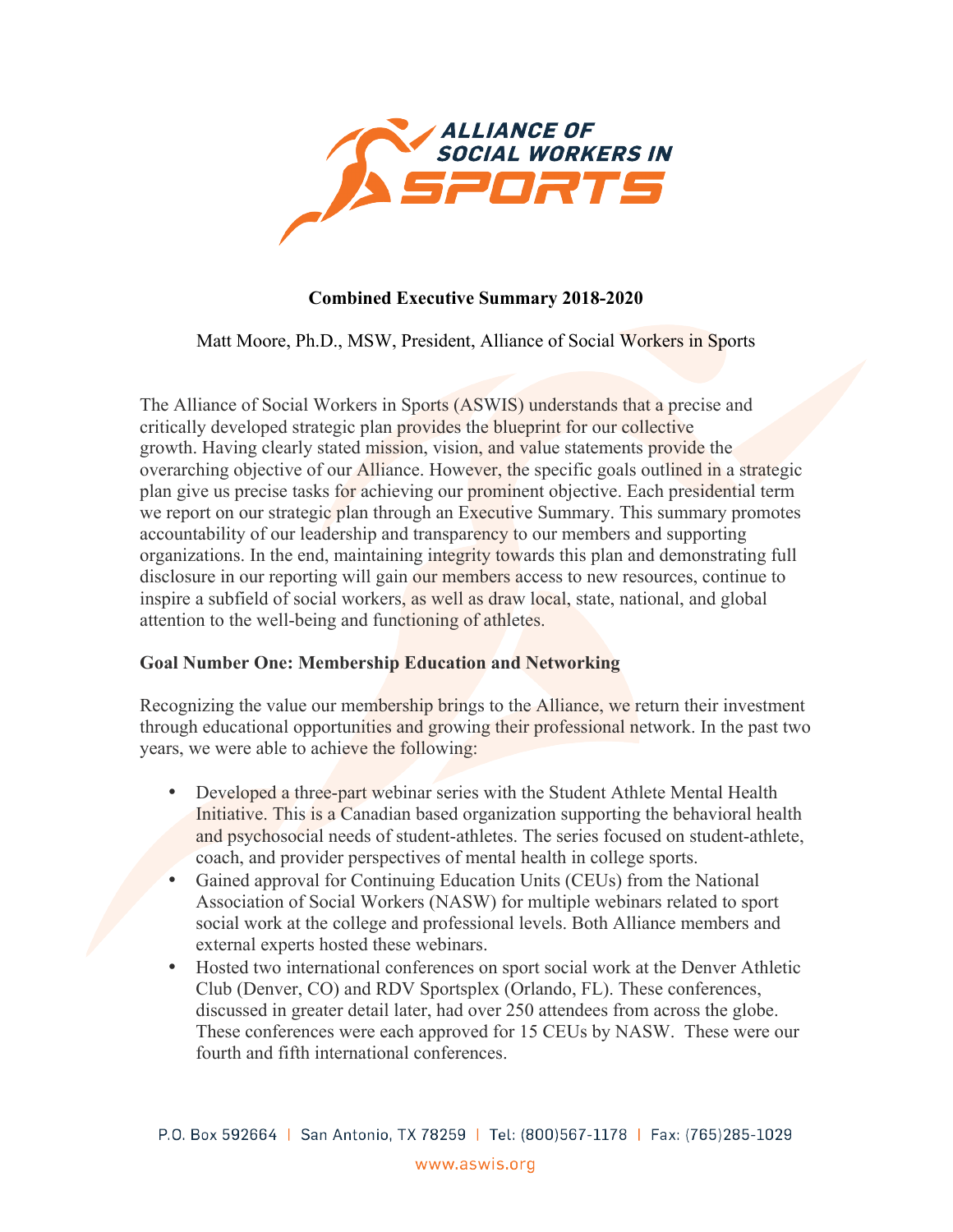

- Endorsed webinars from external agencies such as the Psychiatry Grand Rounds (Unique Challenges in the Diagnosis and Treatment of PTSD in Athletes) and the American Foundation for Suicide Prevention (Seize the Awkward).
- Hosted monthly Alliance wide membership calls. These calls provided members an opportunity to hear about current happenings with the Alliance. We also hosted a guest speaker with national expertise on each call.
- Established regional-based membership networks. We created these regions based on the N4A regional map. Many of these regional networks meet on a regular basis.
- Prior to the COVID-19 pandemic, the Alliance was co-sponsoring the Mental Health Awareness Game between the Detroit Pistons and the Orlando Magic. The Alliance was going to host a networking event prior to tipoff. We will resume these efforts when public health regulations and National Basketball League (NBA) policies prohibit.
- Developed a multi-part podcast series entitled, "Huddle Up," with the Student Athlete Mental Health Initiative. This podcast series included speakers from across North America. These speakers covered a wide array of topics impacting the mental health of athletes. This series is available on all downloading platforms (e.g., Spreaker, iTunes, etc.).
- Maintained an active job center on our website with employment postings for sport social workers.
- Created a members only email listsery.

## **Goal Number Two: Committee Engagement**

The Executive Committee created a list of standing committees to help the Alliance achieve established goals. The success of the Alliance is only as great as the success of each individual committee. Accomplishments of the committees are below:

• The Committee on Youth Sports developed a list of organizations that may be interested in partnering with the Alliance. This includes partnerships in research, policy, and practice opportunities. The Committee responded to multiple stories involving injustices in youth sport. The Committee also backed several pieces of youth sport legislation. Recent legislation focused on the impacts of the COVID-19 pandemic (e.g., Youth Sport Economic Relief Fund and Youth Sports Recovery Program).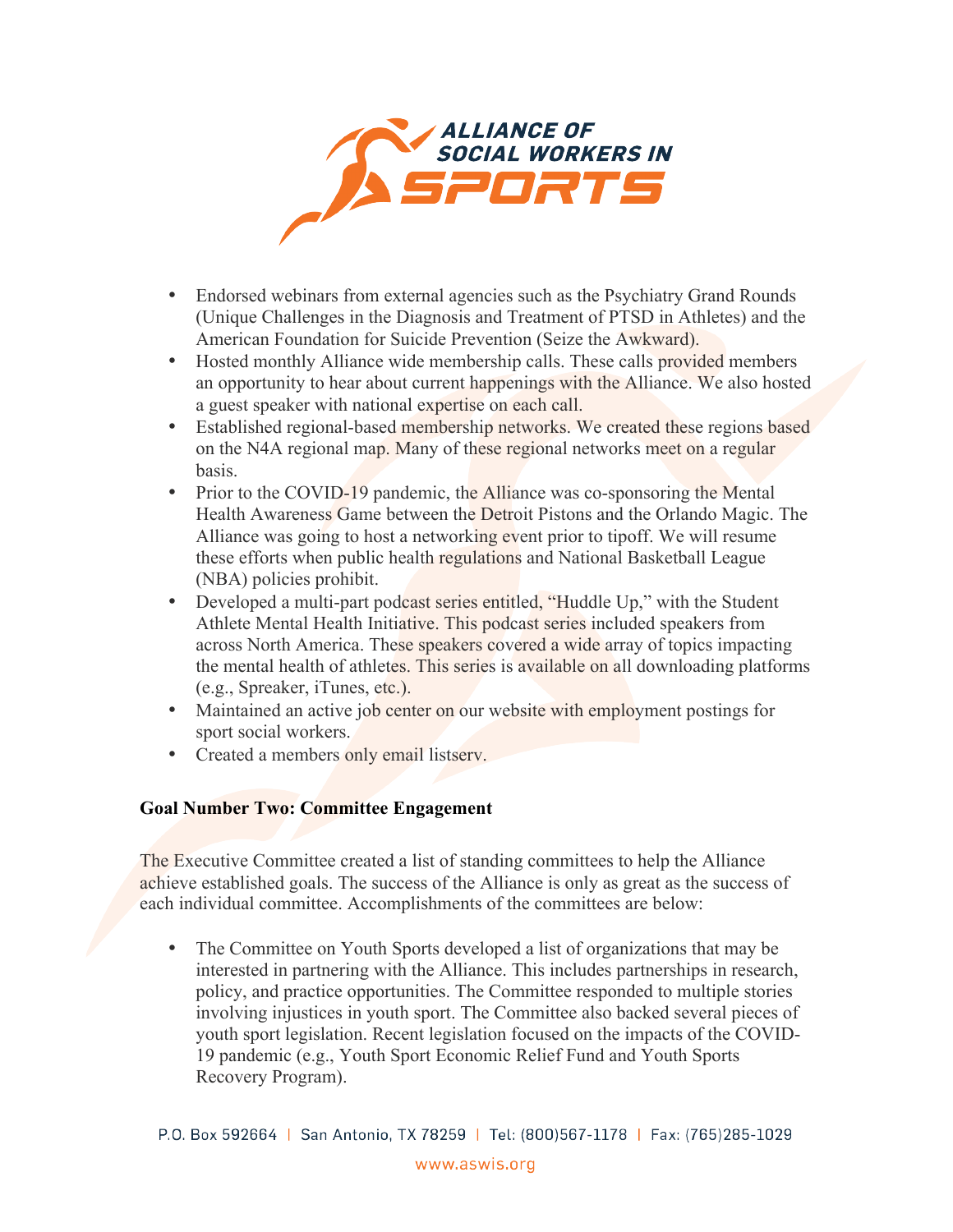

- The Committee on College Sports released several groundbreaking documents. These included a fact sheet on sport social work at the college level, sport social work and mental health best practices, and a sample sport social work job description. Committee members worked with the NCAA Sport Science Institute to create a regionalized list of sport social workers for distribution. The committee wrote position statements on matters such as the financial exploitation of athletes and to the Chairwoman of the Commission on College Basketball.
- The Committee on Professional Sports is currently planning a Professional Sport Development Day. The plans for this event are changing given the current public health crisis. The committee is in the process of putting together fact sheets about sport social work at the professional level. The committee wrote several position statements to organizations like the National Football League (NFL), USA Gymnastics, and USA Hockey. The committee also promoted the inclusion of social workers as recognized providers in recent mental health documents from the NBA and NFL.
- The Committee on Research continued to operate a current database of peerreviewed publications involving sport social work topics.
- The Committee on Education oversaw the development and expansion of the Sport Social Work Certificate Program. This program is discussed in full detail later in this report.
- The Early Scholars Committee provided a source of ongoing support for early scholars who are engaged in scholarly activities (e.g., coursework, dissertation, job search, etc.). This committee has offered a medium for collaboration on scholarly research studies, manuscripts, and presentations. The committee experienced significant success in these areas, which included numerous peerreviewed publications, secured grant funding, and presentations at national and international conferences.

## **Goal Number Three: Membership Growth and Sustainability**

The growth of our Alliance depends heavily on the recruitment of new members and renewal of existing memberships. It is our collective voice as a mounting group that positions the Alliance, the social work profession, and our members to better serve the athlete population. Below is a breakdown of our current membership efforts: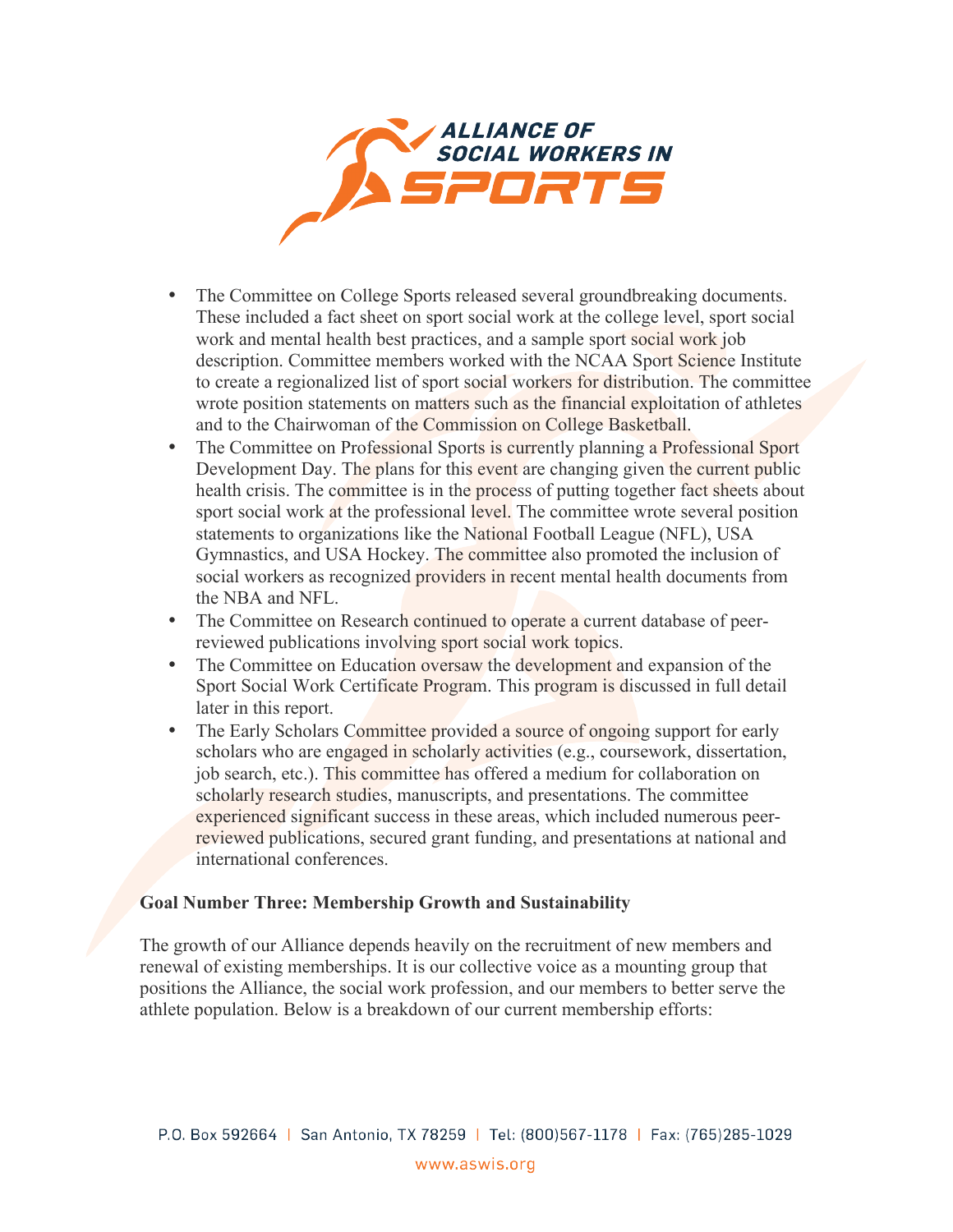

- The Alliance currently has 14 founding members, 110+ professional members, 65 + student members, and 36 certificate program students. This is a total membership of nearly 250. The Alliance also has one agency-based and one institutional membership.
- The goal of the Alliance is to increase membership by 50 members each calendar year. This being our fifth year of existence, our goal is to exceed 250 members by the end of 2020. Current projections support our attainment of this goal.
- The Alliance has members in North America, Europe, Africa, and Australia.
- From 2019 to 2020, the Alliance retained 87% of founding members, 78% of professional members, and 51% of student members.
- The Alliance started a new annual membership schedule in January of 2019. These efforts streamlined the membership process and made membership tracking more effective and efficient.

### **Goal Number Four: Infrastructure**

It is the goal of the Alliance to serve as a model non-profit organization. To achieve this goal the Alliance:

- Maintains an active non-profit status.
- Maintains a current Employer Identification Number (EIN) with the Internal Revenue Service.
- Submits an annual tax return.
- Follows bylaws that provide policies and procedures for organizational governance.
- Establishes and maintains a strategic plan that provides clear goals.

## **Goal Five: Partnerships**

The Alliance recognizes multiple professions and organizations have a stake in the safety and well-being of athletes. The Alliance seeks to develop interprofessional relationships that further advances the goals of the Alliance and positions social workers to be strong advocates in the multidisciplinary approaches commonly used in the field of athletics. The Alliance achieved the following since 2018: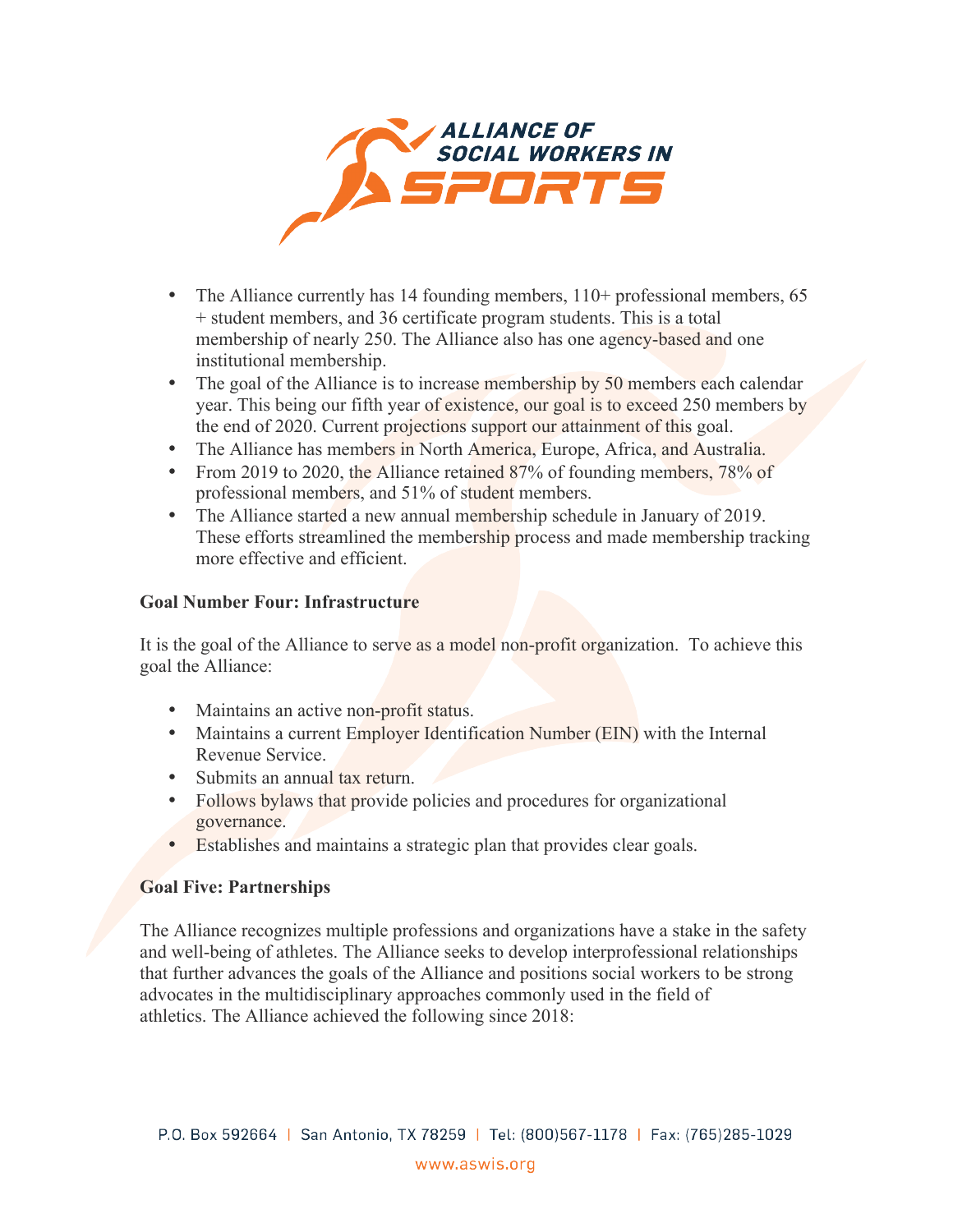

- Worked collaboratively on efforts with the National Collegiate Athletic Association (NCAA). This includes having Alliance representation on multiple task forces and commissions (e.g., NCAA Commission to Combat Campus Sexual Violence and Task Force on Sleep Disorders and Wellness).
- Engaged in activities with the National Association for Intercollegiate Athletics (NAIA), US Center for SafeSport, United States Olympic Committee (USOC), International Olympic Committee (IOC), and multiple other professional, college, and youth organizations focusing on athlete health and well-being.
- Worked closely with NASW (national office) and several state-based chapters to promote sport social work.
- Participated in efforts with the Big Sky Sport Psychology Group, Association for Applied Sport Psychology, National Athletic Trainers Association, and other interprofessional efforts.
- Discussed collaboration with the International Federation of Social Workers Africa to explore membership, education, and advocacy efforts in Tanzania, Rwanda, South Africa, and Eswatini.

# **Goal Six: Policy**

The Alliance would like to provide athletes with a voice in policies that impact their lives. Influencing policy supports the advocacy arm of the Alliance and shines a local, state, national, and global spotlight on our grassroots efforts. Recent efforts included:

- The creation of a policy platform that provides strong sport social work position statements on matters pertaining to well-being and functioning.
- Active engagement with legislators, lobbyists, and advocacy organizations as it pertains to relevant legislation.
- Writing position statements on legislative efforts regarding access to behavioral health services, equal pay, sexual abuse, emotional abuse, physical abuse, exploitation, athlete likeness/image, etc.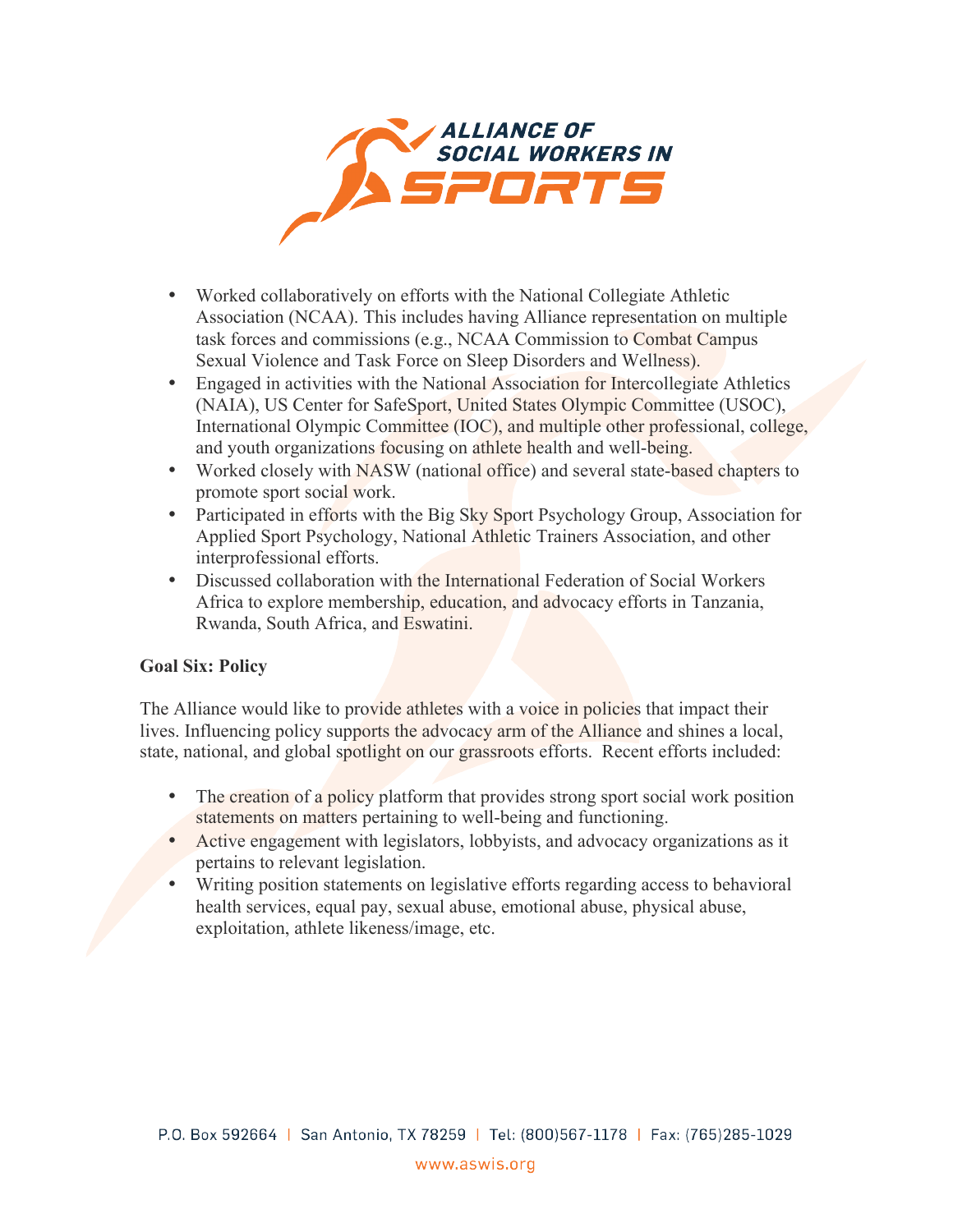

## **Goal Seven: Research**

Research is necessary to raise awareness for the needs of athletes and to provide knowledge on how athletic competition influences an athlete across their lifespan. The Alliance also sees research as a unifier between members who could work collaboratively on projects. Furthermore, having members present their research at local, state, national, and international conferences provides necessary publicity for the Alliance and a needed voice for athletes. These research efforts can also manifest in the procurement of grants and other resources that allow the Alliance to be innovative. In particular, the Alliance membership was able to accomplish the following:

- Presented at local, state, national, and international social work conferences on sport social work. Examples of conferences include: Society for Social Work Research (SSWR), Baccalaureate Program Directors (BPD), Council on Social Work Education (CSWE), and NASW.
- Presented at local, state, national, and international conferences on sport. Examples of conferences include: College Sport Research Institute, North American Society for Sport Management, International Sport and Society, North American Society for the Sociology of Sport, and Association for Applied Sport Psychology.
- Published over 50 peer-reviewed articles related to sport social work topics in social work or related journals.
- Edited the first-ever special issue on sport social work in the *Journal of Issues in Intercollegiate Athletics.*
- Published the first-ever sport social work textbook.

# **Goal Eight: Marketing and Visibility**

The Alliance seeks to expand its footprint in the world of athletics. To do this, the Alliance must establish marketing and visibility plans that bring awareness to our cause, establish a level of expertise, and show open-mindedness towards working collaboratively with others. The Alliance:

• Interfaced with professional social work bodies such as NASW, BPD, SSWR, and CSWE.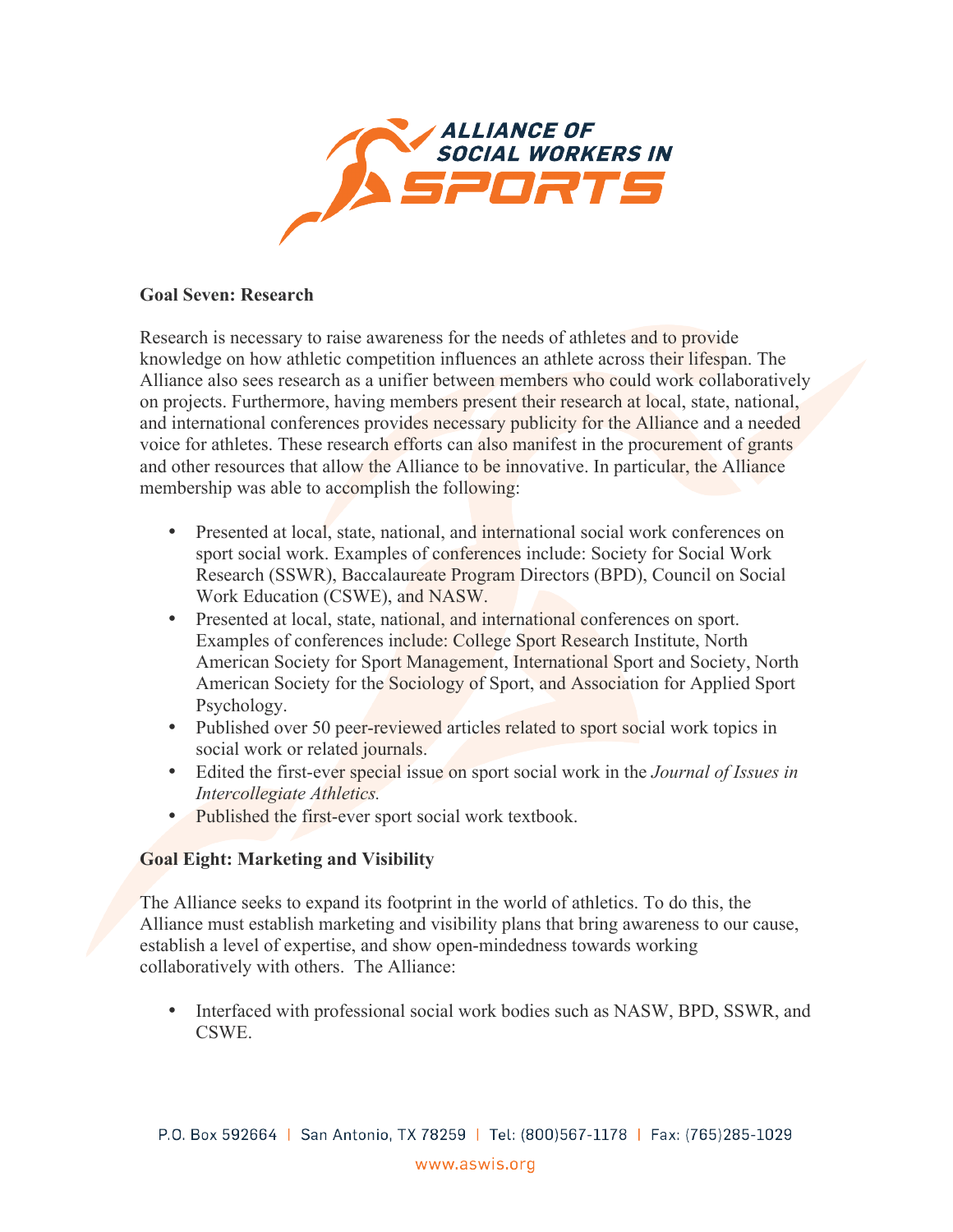

- Maintained consultation services and invited presentation opportunities for our membership. The Alliance had members invited to speak at events for the NCAA, NAIA, NASW, IOC, as well as many other public and private organizations.
- Oversaw active social media efforts through Twitter, Instagram, FaceBook, and LinkedIn.
- Distributed a bi-monthly newsletter.
- Purchased print and digital advertisement to promote our annual conference and our sport social work certificate program.
- Produced promotional items (e.g., pens, stress balls, computer stickers, etc.).
- Maintained a professional website (discussed in greater detail below).
- Sponsored and endorsed various events related to athlete safety and well-being.
- Purchased booth space at the CSWE conference.

#### **Goal Nine: Social Work in Sports Symposium**

The Alliance is committed to hosting an annual conference on the integration, application, and evaluation of social work in sports. The annual conference provides a peer-reviewed format for disseminating research, practice knowledge, and advocacy for the sport social work movement. The conference also serves as an excellent networking opportunity for those interested in the health and well-being of youth, college, and professional athletes. Highlights from the past two conferences are below:

- In 2018, we hosted the conference at the RDV Sportsplex in Orlando, Florida. The conference welcomed over 120 attendees for three days of learning. The conference featured interactive workshops, poster presentations, Ted Talk style presentations, panel discussions, and keynote speakers.
- Keynote speakers included: Dr. William Parham (Director of Mental Health and Wellness for the NBA), Lieutenant General Robert Caslan (President of the University of South Carolina), and Dr. Richard Lapchick (Endowed Chair and Director of DeVos Sport Management Program at the University of Central Florida).
- Sponsors for the symposium included: University of Houston Graduate School of Social Work, University of Tennessee College of Social Work, NC State University Department of Social Work, Clark Atlanta University Whitney M. Young Jr. School of Social Work, University of Michigan School of Social Work, Ball State University College of Health, The University of Alabama School of Social Work, University of Georgia School of Social Work, and NASW.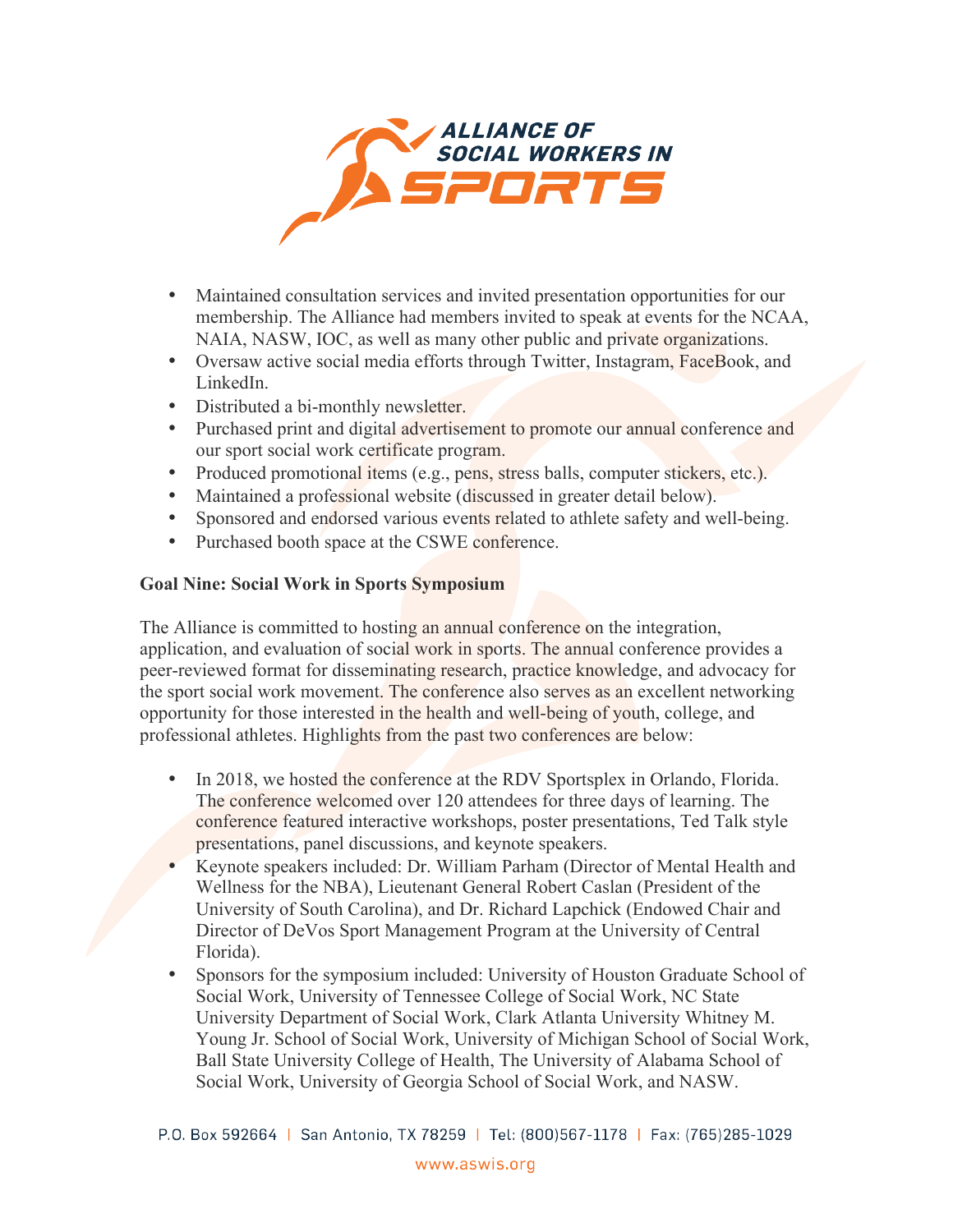

- In 2019, we hosted the conference at the Denver Athletic Club in Denver, Colorado. The conference welcomed over 150 attendees for three days of learning. The conference featured interactive workshops, poster presentations, Ted Talk style presentations, panel discussions, and keynote speakers.
- Keynote speakers included: Dr. Karen Cogan (Senior Sports Psychologist for the USOC), Dr. Claudia Reardon (Associate Professor at the University of Wisconsin School of Medicine and Public Health), Ms. Tish Guerin (Chief Executive Officer for Transitions Management Group), and Mr. Vince Pryor (Consultant and Activist).
- Sponsors for the symposium included: Center for Sport at Tulane University, NC State Department of Social Work, Ball State University College of Health, UC Berkeley School of Social Welfare, The University of Alabama School of Social Work, University of Georgia School of Social Work, Life Sports at The Ohio State University, University of Michigan School of Social Work, Wichita State University Department of Social Work, USC Suzanne Dworak-Peck School of Social Work, East Carolina University, University of Denver Graduate School of Social work, and Metropolitan State University Department of Social Work.
- We are currently planning our 2020 symposium. This will be a virtual symposium given the public impact of COVID-19.

## **Goal Ten: Student Representation and Outreach**

The Alliance understands the future of the sport social work movement relies heavily on the future generations of social work professionals. Our student membership is comprised of pioneering minds, with insights that could shatter barriers currently facing the athlete population. Thus, our Alliance seeks to mentor and position our student members as they reach their educational ambitions. To do this, the Alliance has done the following:

- Supervised over 3,000 hours of practicum and internship experiences with students from multiple colleges and universities. Some of these programs include: The University of Alabama, Troy University, Ball State University, University of Nevada, University of Connecticut, and the University of Southern California.
- Aided in the development of sport social work elective courses at various colleges and universities (e.g., University of Texas, Lamar University, Wichita State University, Ball State University, etc.).
- Elected an at-large student position on the Alliance Executive Committee.
- Invited students to be active in the Alliance committee structure.
- •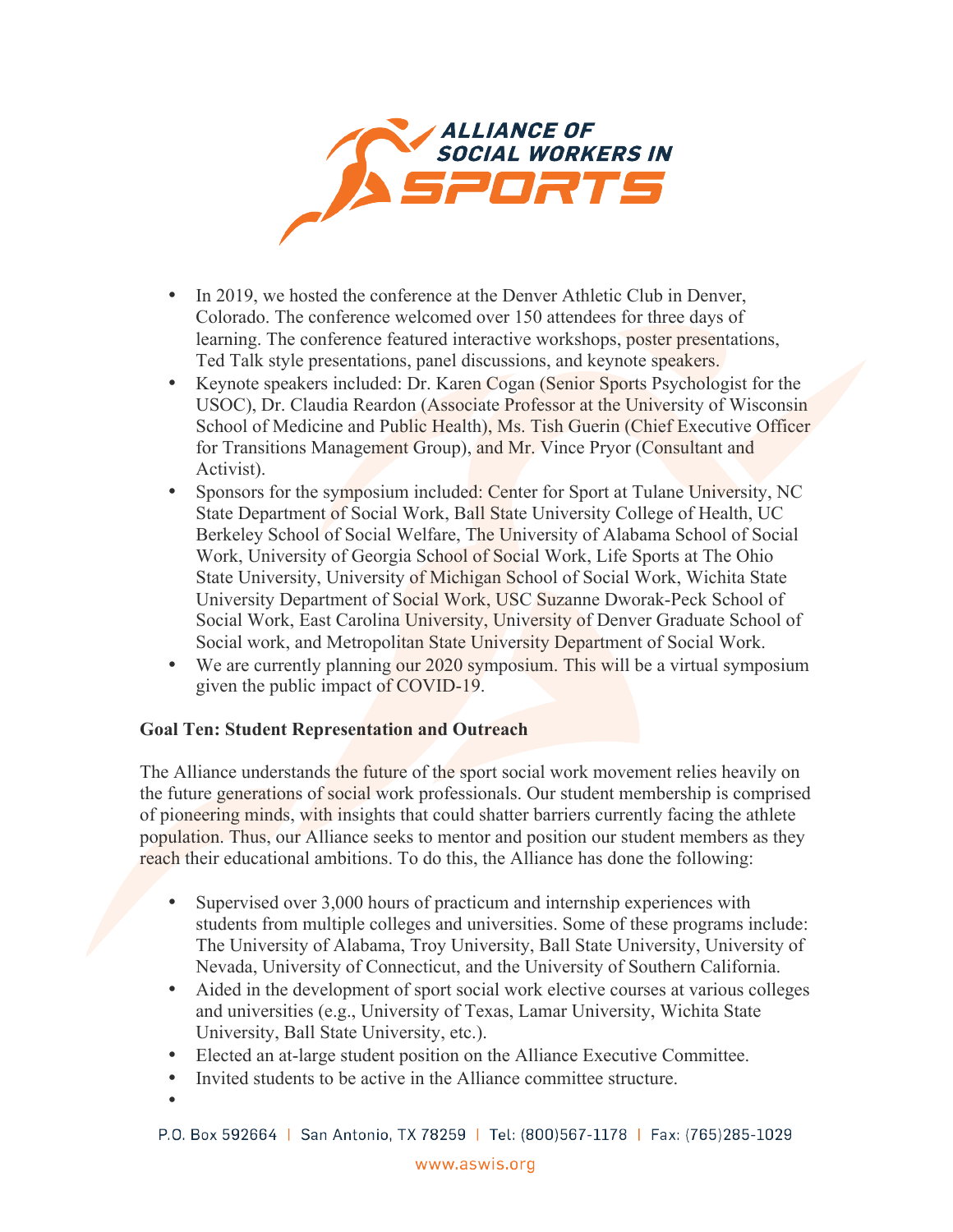

- Included students in academic research, publications, and conference presentations.
- Encouraged student members to seek professional mentors from within our professional membership.

## **Goal Eleven: Fundraising and Development**

The financial state of the Alliance is essential to achieving the goals established in our strategic plan. Having disposable resources provides the Alliance the ability to lead the integration of social work into all realms of sports. The current financial state of the Alliance is outlined below:

- The Alliance currently has over  $$50,000$  of disposable revenue. These funds come from a variety of sources such as membership dues, the Sport Social Work Certificate Program, symposium sponsorships and registrations, job center contributions, and other donations.
- The Alliance is actively establishing an investment portfolio to gain larger interest on reserved funds.
- In 2020, we are expecting \$73,000 in revenue with \$41,000 in expenditures. We are projecting \$17,000 in membership dues, \$35,000 from the Sport Social Work Certificate Program, and \$21,000 from the Social Work in Sports Symposium. All other revenue categories are small in total. Our largest expenditures include the Social Work in Sports Symposium, certificate program instructor fees, continuing education unit expenses, and administrative fees.

## **Goal Twelve: Elections**

Electing leaders for the Alliance is an essential function for the oversight of any strategic plan and infusing new ideas as the Alliance continues to mature. To achieve this goal the Alliance took the following actions:

- Formalized election protocols and adopted them into the organizational bylaws.
- Held the first formal election of members to the Executive Committee.
- Created the new role of "Immediate Past President."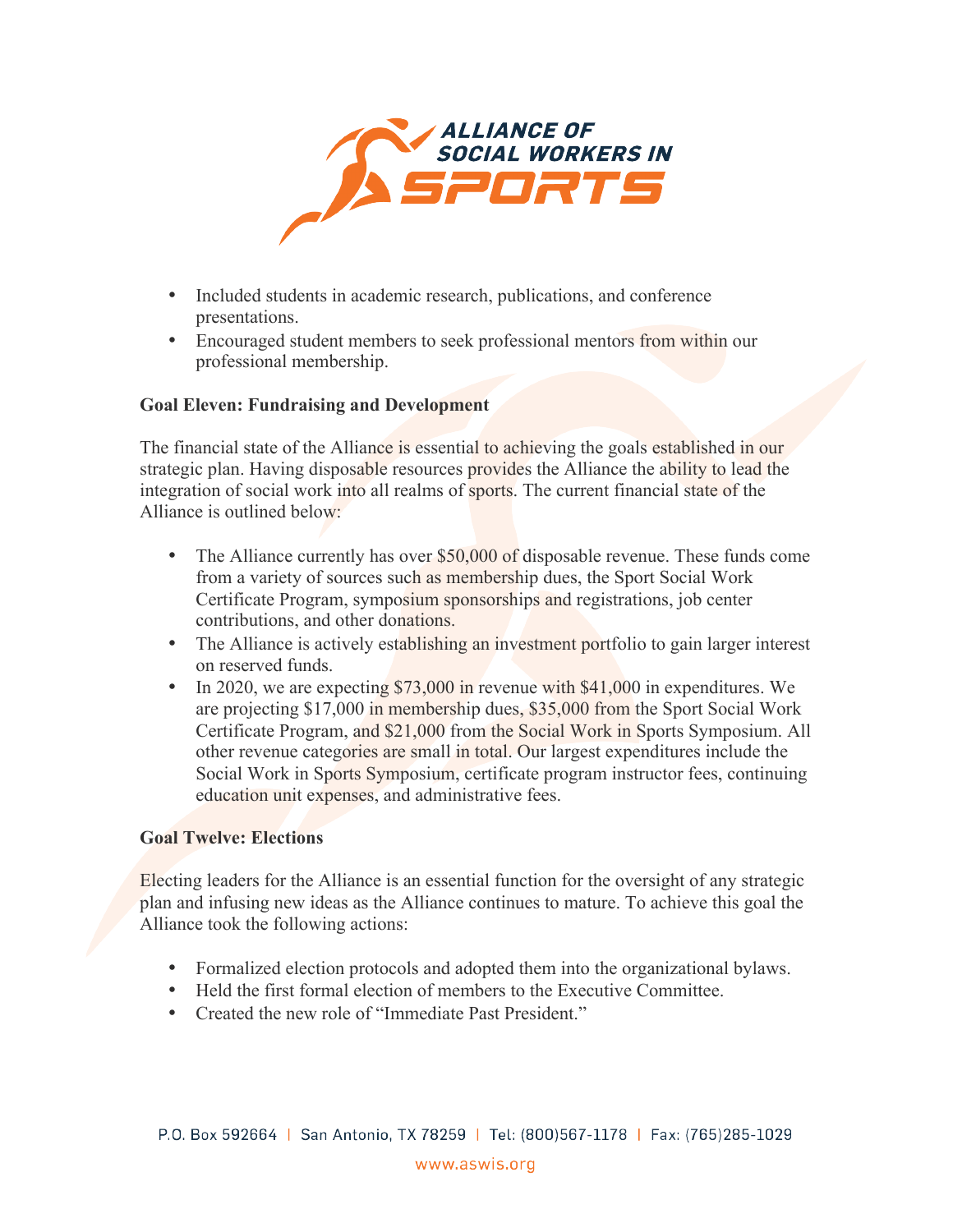

### **Goal Thirteen: Website and Communication**

All organizations need a central hub where members can access and share information. Our Alliance invested time and resources in the creation of [www.aswis.org](http://www.aswis.org). Our website serves as the primary source for information about the Alliance, recruitment of new members, and other current events. We also seek to offer additional modes of communication to our members and to the larger community. This is done through dissemination of our bi-monthly newsletter, a peer-reviewed blog, and various social media accounts. The website and social media accounts are updated on a weekly basis. We average 55,000 visitors each year to our website. We have over 1,500 followers between our social media accounts. This includes over 650 LinkedIn, 500 Twitter, 130 Instagram, and 600 Facebook followers.

#### **Goal Fourteen: Sport Social Work Certificate Program**

Recognizing the need to position social workers for careers in athletics, the Alliance believes a Sport Social Work Certificate Program could provide the excellence in education, research, practice, and service necessary for social workers to play a large role in promoting the health and well-being of athletes. Below is a summary of accomplishments:

- The Alliance created and maintained an eight course curriculum based on social work theory, policy, research, and practice with a focus on CSWE standards.
- The courses were taught be industry experts.
- The program utilized Google Classroom and Zoom as hosting platforms.
- The program enrolled five cohorts, which included over 30 students.
- The program received approval for 52 CEUs by NASW.
- Note: This is the only sport social work certificate program in the world.

#### **Response to the COVID-19 Pandemic**

Our Executive Committee recognizes the direct impact of COVID-19 on the world of sports. This impact is historical, far-reaching, and leading to uncharted territories. When you reach uncharted territories, you are required to make extremely difficult decisions. These decisions undoubtedly impacted the lives of millions of athletes, coaches, industry leaders, and fans. Our Alliance joined the interprofessional efforts to help those in the athletic space impacted by COVID-19. Below is a summary of Alliance actions: